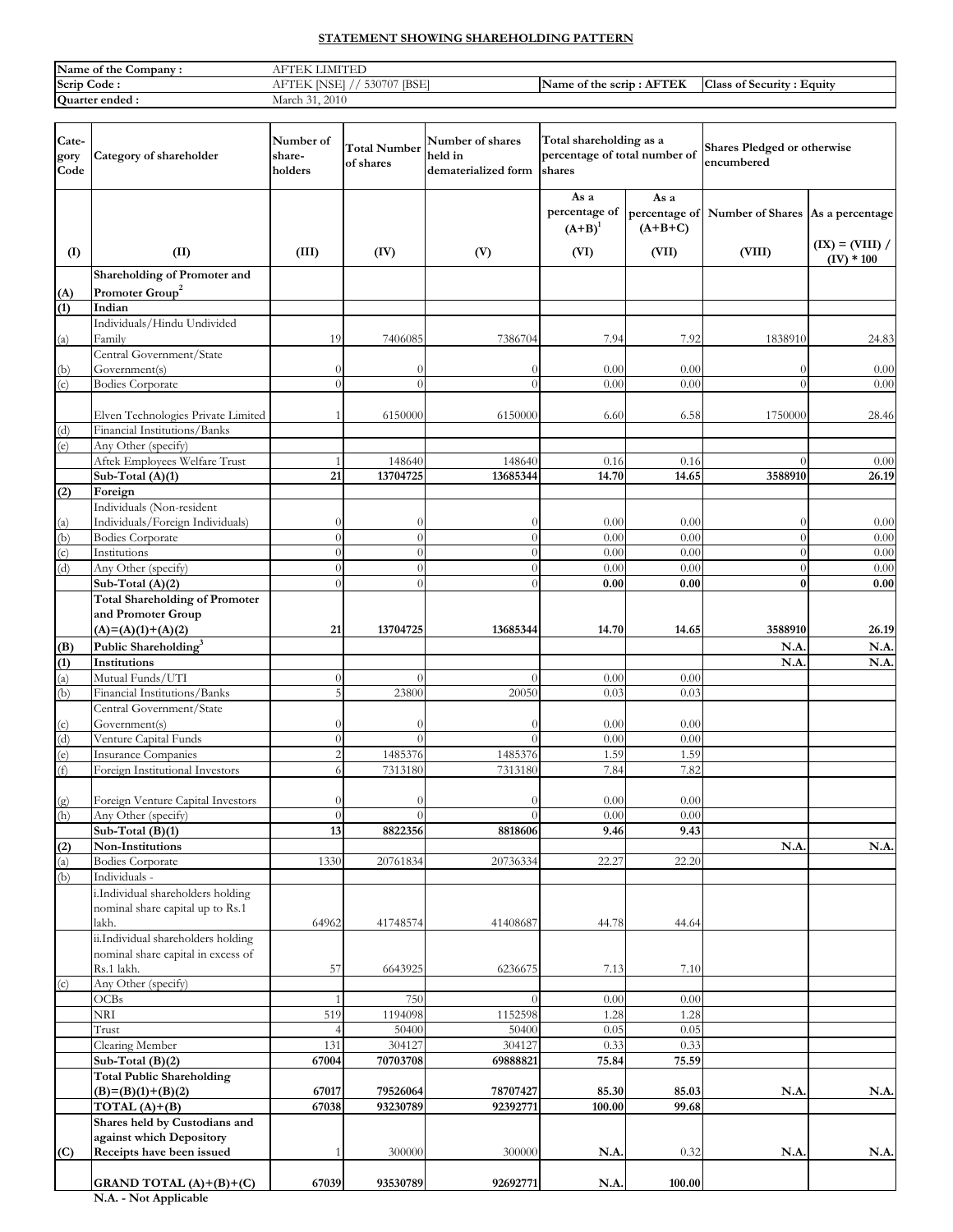#### $(I)(b)$ **Statement showing Shareholding of persons belonging to the category "Promoter and Promoter Group"**

| <b>Sr.No.</b> | <b>IName of the shareholder</b>       | <b>Total Shares held</b> |                                            | Shares pledged or otherwise encumbered |                                 |                                                                    |
|---------------|---------------------------------------|--------------------------|--------------------------------------------|----------------------------------------|---------------------------------|--------------------------------------------------------------------|
|               |                                       | <b>Number</b>            | As a % of grand total<br>$(A) + (B) + (C)$ | <b>Number</b>                          | As a percentage                 | As a % of grand<br>total $(A) + (B) + (C)$<br>of sub-clause (I)(a) |
| (I)           | (II)                                  | (III)                    | (IV)                                       | (V)                                    | $(VI) = (V) /$<br>$(III) * 100$ | (VII)                                                              |
|               | 1 KUNJANA BROOTA                      | 19740                    | 0.02                                       | $\overline{0}$                         | 0.00                            | 0.00                                                               |
|               | 2 POURNIMA NITIN SHUKLA               | 19957                    | 0.02                                       | $\overline{0}$                         | 0.00                            | 0.00                                                               |
|               | <b>3 POONAM MUKUL DALAL</b>           | 43050                    | 0.05                                       | $\overline{0}$                         | 0.00                            | 0.00                                                               |
|               | <b>4 MUKUL DALAL</b>                  | 304965                   | 0.33                                       | $\Omega$                               | 0.00                            | 0.00                                                               |
|               | 5 HUMNABADKAR ASHUTOSH VINAYAK*       | 448337                   | 0.48                                       | 251596                                 | 56.12                           | 0.27                                                               |
|               | 6 VARSHA MALEKAR                      | 5250                     | 0.01                                       | 0                                      | 0.00                            | 0.00                                                               |
|               | 7 RAKESH CHANDER BROOTA               | 25187                    | 0.03                                       | $\overline{0}$                         | 0.00                            | 0.00                                                               |
|               | 8 PRABHA MOHAN DHURU                  | 20375                    | 0.02                                       | $\overline{0}$                         | 0.00                            | 0.00                                                               |
|               | 9 MEERA RANJIT DHURU                  | 19875                    | 0.02                                       | $\overline{0}$                         | 0.00                            | 0.00                                                               |
|               | 10 CHARUHAS VASANT KHOPKAR            | 619875                   | 0.66                                       | $\Omega$                               | 0.00                            | 0.00                                                               |
|               | 11 RANJIT MOHAN DHURU                 | 1238918                  | 1.32                                       | 796064                                 | 64.25                           | 0.85                                                               |
|               | 12 RAVINDRANATH UMAKANT MALEKAR       | 1383750                  | 1.48                                       | 0                                      | 0.00                            | 0.00                                                               |
|               | <b>13 SAVE SANDIP CHINTAMANI</b>      | 1240744                  | 1.33                                       | 70000                                  | 5.64                            | 0.07                                                               |
|               | 14 NITIN KASHINATH SHUKLA**           | 1344000                  | 1.44                                       | 524250                                 | 39.01                           | 0.56                                                               |
|               | <b>15 SAVE SNEHA</b>                  | 30337                    | 0.03                                       | $\Omega$                               | 0.00                            | 0.00                                                               |
|               | 16 SUJATA ASHUTOSH HUMNABADKAR        | 375                      | 0.00                                       | $\overline{0}$                         | 0.00                            | 0.00                                                               |
|               | 17 VINAYAK APPARAO HUMNABADKAR        | 40225                    | 0.04                                       | $\Omega$                               | 0.00                            | 0.00                                                               |
|               | 18 PROMOD BROOTA                      | 599125                   | 0.64                                       | 197000                                 | 32.88                           | 0.21                                                               |
|               | <b>19 PRADIP CHINTAMANI SAVE</b>      | 2000                     | 0.00                                       | 0                                      | 0.00                            | 0.00                                                               |
|               | 20 AFTEK EMPLOYEES' WELFARE TRUST     | 148640                   | 0.16                                       | $\Omega$                               | 0.00                            | 0.00                                                               |
|               | 21 ELVEN TECHNOLOGIES PRIVATE LIMITED | 6150000                  | 6.58                                       | 1750000                                | 28.46                           | 1.87                                                               |
|               |                                       |                          |                                            |                                        |                                 |                                                                    |
|               | <b>Total</b>                          | 13704725                 | 14.65                                      | 3588910                                | 26.19                           | 3.84                                                               |

\*Out of these shares, loan amount against 15,000 shares has been repaid in full. However, the formalities for release of the pledge in the records of the depository are pending.

\*\* Out of these shares, loan amount against 524250 shares has been repaid in full. However, the formalities for release of the pledge in the records of the depository are pending.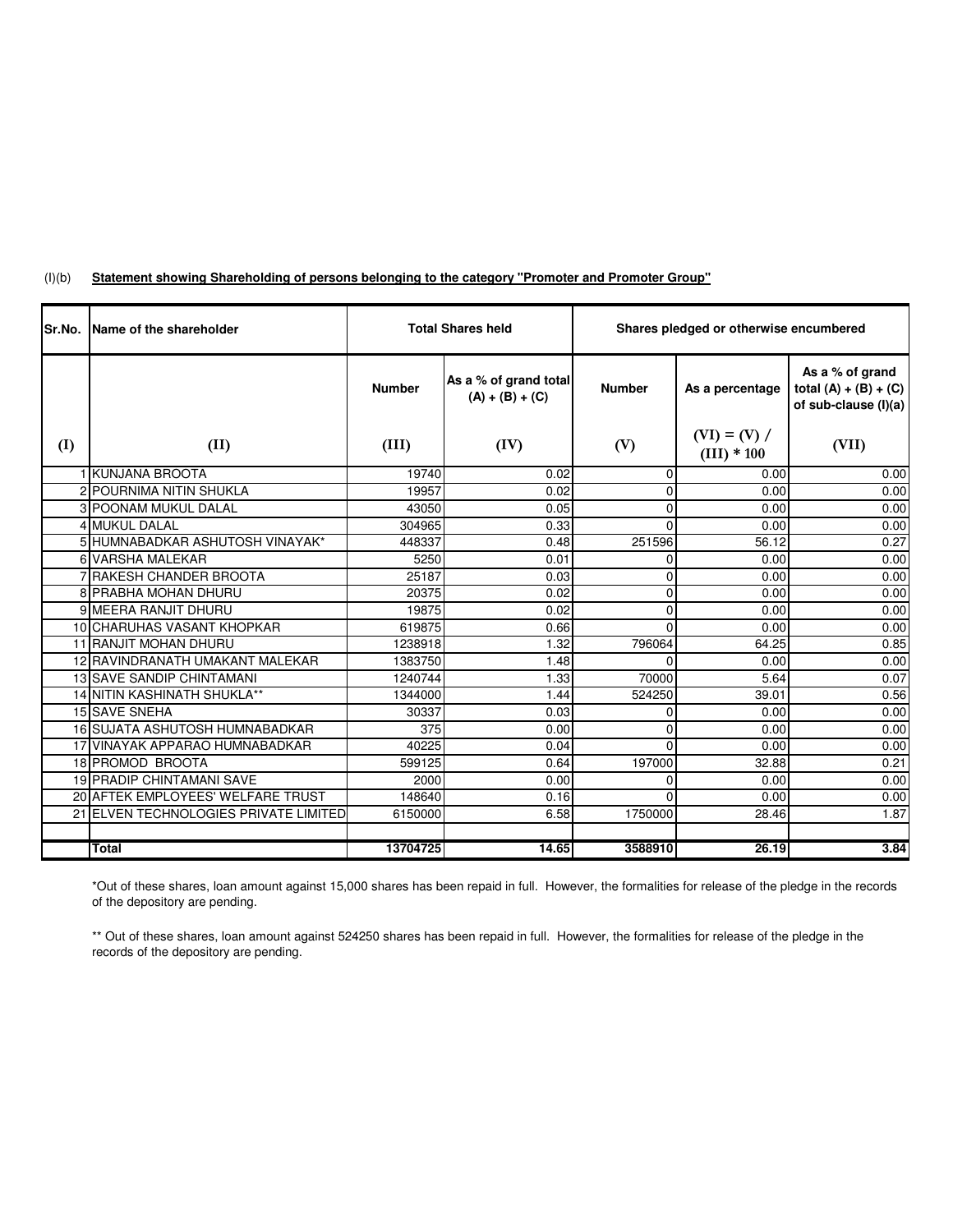### $(I)(c)$ **Statement showing Shareholding of persons belonging to the category "Public" and holding more than 1% of the total number of shares**

| Sr.No. | Name of the shareholder           | <b>Number of shares</b> | Shares as a percentage of total<br>number of shares {i.e., Grand<br>Total (A)+(B)+(C) indicated in<br>Statement at para (I)(a) above} |
|--------|-----------------------------------|-------------------------|---------------------------------------------------------------------------------------------------------------------------------------|
|        | <b>1 IRELIGARE SECURITIES LTD</b> | 1615234                 | 1.73                                                                                                                                  |
|        | 2 MEGA STOCKS LIMITED             | 1465627                 | 1.57                                                                                                                                  |
|        | 3 MEGA RESOURCES LIMITED          | 1239323                 | 1.33                                                                                                                                  |
|        | 4 GOLDMAN SACHS INVESTMENTS (MAU  | 3813392                 | 4.08                                                                                                                                  |
|        | 5 CREDIT SUISEE (SINGAPORE) LIMI  | 1784214                 | 1.91                                                                                                                                  |
|        | 6 SWISS FINANCE CORPORATION (MAU  | 1595593                 | 1.71                                                                                                                                  |
|        | <b>TOTAL</b>                      | 11513383                | 12.31                                                                                                                                 |